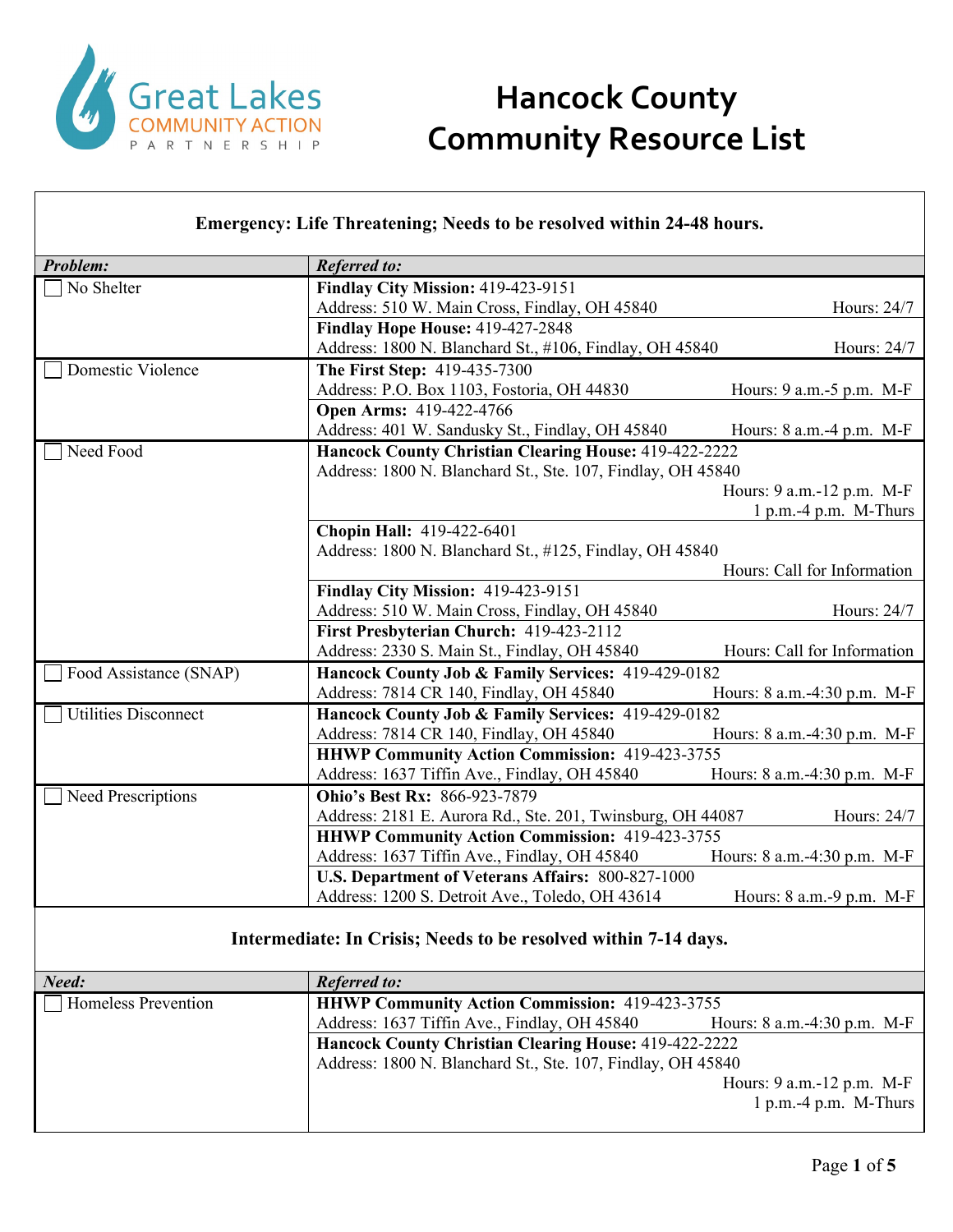

|                                     | GLCAP: 419-333-4006                                           |                                  |
|-------------------------------------|---------------------------------------------------------------|----------------------------------|
|                                     | Address: 127 S. Front St., Fremont, OH 43420                  | Hours: 9 a.m.-4:30 p.m. M-F      |
|                                     | (For Veterans)                                                |                                  |
| Rapid Rehousing                     | GLCAP: 419-333-4006                                           |                                  |
|                                     | Address: 127 S. Front St., Fremont, OH 43420                  | Hours: 9 a.m.-4:30 p.m. M-F      |
|                                     | (For Veterans)                                                |                                  |
| <b>Emergency Housing Assistance</b> | <b>HHWP Community Action Commission: 419-423-3755</b>         |                                  |
|                                     | Address: 1637 Tiffin Ave., Findlay, OH 45840                  | Hours: $8$ a.m. $-4:30$ p.m. M-F |
|                                     | <b>Hancock County Christian Clearing House: 419-422-2222</b>  |                                  |
|                                     | Address: 1800 N. Blanchard St., Ste. 107, Findlay, OH 45840   |                                  |
|                                     |                                                               | Hours: 9 a.m.-12 p.m. M-F        |
|                                     |                                                               | $1 p.m.-4 p.m.$ M-Thurs          |
|                                     | Findlay Hope House: 419-427-2848                              |                                  |
|                                     | Address: 1800 N. Blanchard St., #106, Findlay, OH 45840       | Hours: 24/7                      |
|                                     | <b>Great Lakes Community Action Partnership: 800-775-9767</b> |                                  |
|                                     | Address: 127 S. Front St., Fremont, OH 43420                  | Hours: 8 a.m.-5 p.m. M-F         |
| Disabled Supportive Housing         | Blanchard Valley Center: 419-422-6387                         |                                  |
|                                     | Address: 1700 E. Sandusky St., Findlay, OH 45840              | Hours: $8$ a.m. $-4$ p.m. M-F    |
| Water Heater or Furnace             | <b>GLCAP Housing &amp; Energy Department: 800-775-9767</b>    |                                  |
|                                     | Address: 127 S. Front St., Fremont, OH 43420                  | Hours: $8$ a.m. $-5$ p.m. M-F    |
| Eye Glass Repair                    | <b>Zenni Optical: 800-211-2105</b>                            |                                  |
|                                     | Address: www.zennioptical.com                                 | Hours: 5 a.m.-9 p.m. (PST) M-F   |
|                                     | The Lions Club: 419 423-1484                                  |                                  |
|                                     | Address: P.O. Box 326, Findlay, OH 45840                      | Hours: Call for Information      |

#### **Transitional: Vulnerable; Needs to be resolved within 30 days.**

| <i>Request:</i>                | <b>Referred to:</b>                                         |                                  |
|--------------------------------|-------------------------------------------------------------|----------------------------------|
| <b>Employment Services</b>     | Hancock County Job & Family Services: 419-429-0182          |                                  |
|                                | Address: 7814 CR 140, Findlay, OH 45840                     | Hours: $8$ a.m. $-4:30$ p.m. M-F |
| Child Care Options             | <b>HHWP Community Action Commission: 419-423-3755</b>       |                                  |
|                                | Address: 1637 Tiffin Ave., Findlay, OH 45840                | Hours: $8$ a.m. $-4:30$ p.m. M-F |
|                                | Hancock County Job & Family Services: 419-429-0182          |                                  |
|                                | Address: 7814 CR 140, Findlay, OH 45840                     | Hours: $8$ a.m. $-4:30$ p.m. M-F |
| Health Insurance Options       | Hancock County Job & Family Services: 419-429-0182          |                                  |
|                                | Address: 7814 CR 140, Findlay, OH 45840                     | Hours: $8$ a.m. $-4:30$ p.m. M-F |
| Income Enrichment              | Hancock County Job & Family Services: 419-429-0182          |                                  |
|                                |                                                             |                                  |
|                                | Address: 7814 CR 140, Findlay, OH 45840                     | Hours: $8$ a.m. $-4:30$ p.m. M-F |
| <b>Transportation Services</b> | Hancock Area Transportation Services (HATS): 419-423-7261   |                                  |
|                                | Address: 440 Scott Ave., Findlay, OH 45840                  | Hours: 8 a.m.-4:30 p.m. M-F      |
| Fuel/Gasoline                  | Hancock County Christian Clearing House: 419-422-2222       |                                  |
|                                | Address: 1800 N. Blanchard St., Ste. 107, Findlay, OH 45840 |                                  |
|                                |                                                             | Hours: $9$ a.m.-12 p.m. M-F      |
|                                |                                                             | $1 p.m.-4 p.m. M-Thurs$          |
|                                |                                                             |                                  |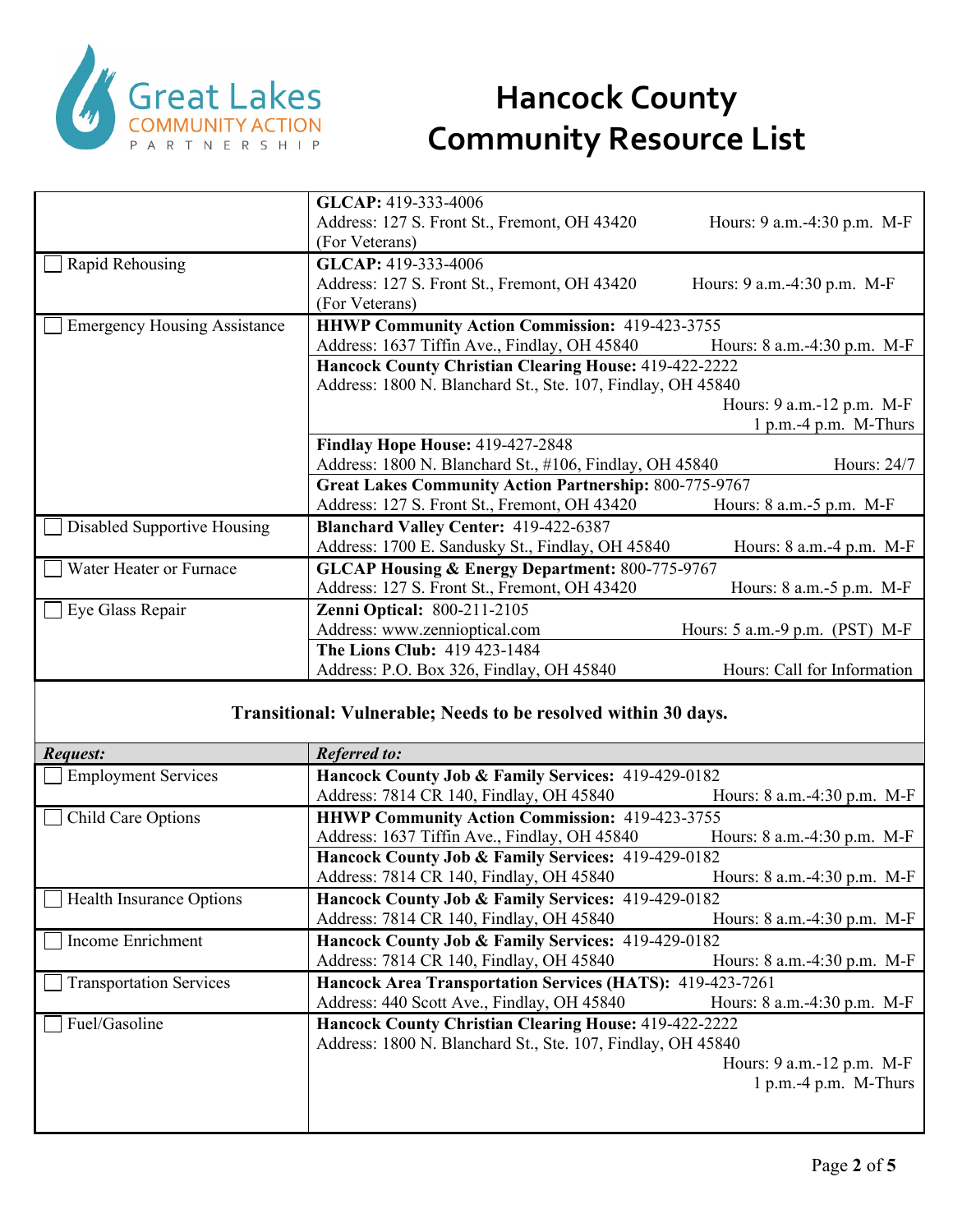

| Legal Services                         | <b>Advocates for Basic Legal Equality (ABLE): 419-255-0814</b>            |                                |
|----------------------------------------|---------------------------------------------------------------------------|--------------------------------|
|                                        | Address: 525 Jefferson Ave., Ste. 300, Toledo, OH 43604                   |                                |
|                                        |                                                                           | Hours: Call for Information    |
| Telephone Service                      | <b>AT&amp;T Lifeline Ohio: 800-335-8721</b>                               |                                |
|                                        | Address: www.att.com/home-phone/lifeline/                                 | Hours: Call for Information    |
|                                        | Frontier: 800-921-8101                                                    |                                |
|                                        | Address: www.frontier.com                                                 | Hours: Call for Information    |
|                                        | <b>SafeLink Wireless: 800-723-3546</b>                                    |                                |
|                                        | Address: www.safelink.com                                                 | Hours: Call for Information    |
| Physician                              | Hancock Public Health: 419-424-7105                                       |                                |
|                                        | 2225 Keith Pkwy., Findlay, OH 45840                                       | Hours: 9 a.m. -4:30 p.m. M-F   |
|                                        | Caughman Health Center: 419-427-0809                                      |                                |
|                                        | Address: 1800 N. Blanchard St., Ste. 121, Findlay, OH 45840               |                                |
|                                        |                                                                           | Hours: 7 a.m.-6 p.m. M/W/Thurs |
|                                        |                                                                           | 8 a.m.-4:30 p.m. Tues/Fri      |
| <b>Dentist Options</b>                 | Dental Center of NWO Blanchard Valley Clinic-Findlay Smiles: 419-422-7664 |                                |
|                                        | Address: 1800 N. Blanchard St., Ste. 122, Findlay, OH 45840               |                                |
|                                        |                                                                           | Hours: 8:30 a.m.-5:30 p.m. M-W |
|                                        |                                                                           | 8:30 a.m.-4:30 p.m. Thurs-F    |
| <b>Mental Health Treatment Options</b> | Family Resource Center, South Campus (Adults): 419-425-5050               |                                |
|                                        | Address: 1918 N. Main St., Findlay, OH 45840                              | Hours: $8$ a.m. $-6$ p.m. M-F  |
|                                        | Family Resource Center, North Campus (Youth): 419-422-8616                |                                |
|                                        | Address: 2515 N. Main St., Findlay, OH 45840                              | Hours: 8 a.m.-6 p.m. M-F       |
| <b>Alcohol/Drug Treatment Options</b>  | Lutheran Social Services-St. John's Lutheran Church: 419-422-7917         |                                |
|                                        | Address: 1701 Tiffin Ave., Findlay, OH 45840                              | Hours: 9 a.m. -5 p.m. M-F      |
|                                        | Family Resource Center, South Campus: 419-425-5050                        |                                |
|                                        | Address: 1918 N. Main St., Findlay, OH 45840                              | Hours: 8 a.m.-6 p.m. M-F       |
| Nutrition Information: Children 5      | Hancock County WIC Program-The Family Center: 419-424-0720                |                                |
| and Under and Pregnant Women           | Address: 1800 N. Blanchard St., Ste. 124, Findlay, OH 45840               |                                |
|                                        |                                                                           | Hours: 8 a.m.-4:30 p.m. M-F    |

#### **General: Interest; Application to be completed within 60-90 days.**

| <i>Request:</i>            | <b>Referred to:</b>                                           |                               |
|----------------------------|---------------------------------------------------------------|-------------------------------|
| Home Repair/Weatherization | <b>HHWP Community Action Commission: 419-423-3755</b>         |                               |
|                            | Address: 1637 Tiffin Ave., Findlay, OH 45840                  | Hours: 8 a.m.-4:30 p.m. M-F   |
|                            | <b>GLCAP Housing &amp; Energy Department: 800-775-9767</b>    |                               |
|                            | Address: 127 S. Front St., Fremont, OH 43420                  | Hours: $8$ a.m. $-5$ p.m. M-F |
| Home Purchase Planning     | <b>HHWP Community Action Commission: 419-423-3755</b>         |                               |
|                            | Address: 1637 Tiffin Ave., Findlay, OH 45840                  | Hours: 8 a.m.-4:30 p.m. M-F   |
| Private Well Assistance    | <b>Great Lakes Community Action Partnership: 800-775-9767</b> |                               |
|                            | Address: 127 S. Front St., Fremont, OH 43420                  | Hours: 8 a.m. - 5 p.m. M-F    |
| <b>GED</b> Classes         | Millstream Career Center: 419-425-8277                        |                               |
|                            | Address: 1150 Broad Ave., Findlay, OH 45840                   | Hours: 7:30 a.m. -4 p.m. M-F  |
| <b>Parenting Classes</b>   | Family Resource Center, South Campus: 419-425-5050            |                               |
|                            | Address: 1918 N. Main St., Findlay, OH 45840                  | Hours: 8 a.m.-6 p.m. M-F      |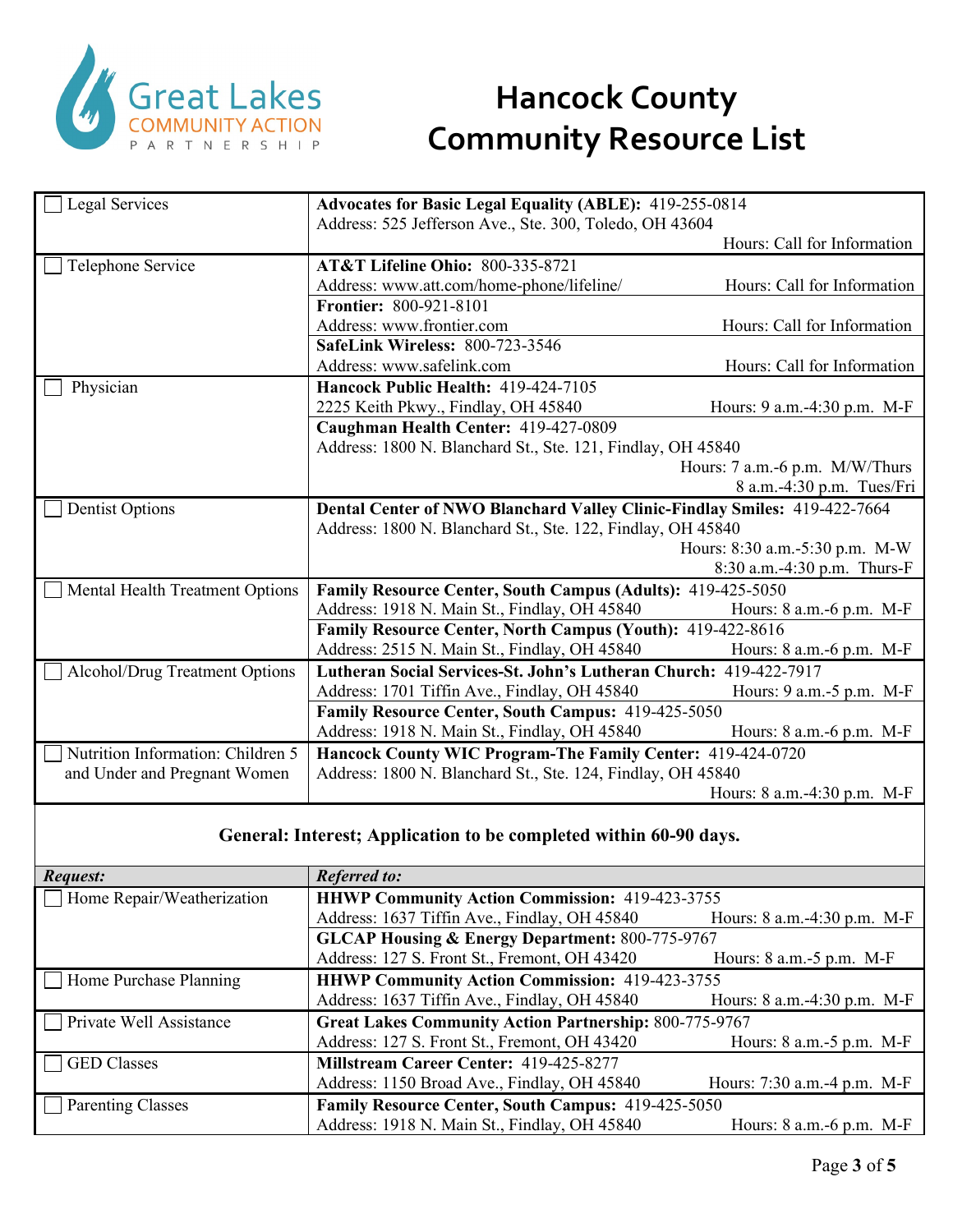

|                                   | GLCAP Child Development: 419-334-8511                                                                   |                                      |
|-----------------------------------|---------------------------------------------------------------------------------------------------------|--------------------------------------|
|                                   | Address: 765 S. Buchanan St., Fremont, OH 43420                                                         | Hours: 8 a.m. - 5 p.m. M-F           |
| <b>Family Planning Services</b>   | Women's Resource Center of Hancock County: 419-424-9948<br>Address: 1011 N. Main St., Findlay, OH 45840 |                                      |
|                                   |                                                                                                         | Hours: 10 a.m.-2 p.m. Tues/Thurs/Fri |
|                                   |                                                                                                         | 10 a.m.-5 p.m. $M/W$                 |
| Outstanding Bills / Debt Services | <b>Money Style: 800-278-8850</b>                                                                        |                                      |
|                                   |                                                                                                         | Hours: Call for Information          |
|                                   | Apprisen: 800-355-2227                                                                                  |                                      |
|                                   | Address: 690 Taylor Rd., Ste. 150, Gahanna, OH 43230                                                    |                                      |
|                                   |                                                                                                         | Hours: 8 a.m.-7 p.m. M-Thurs         |
|                                   |                                                                                                         | 8 a.m.-6 p.m. Fri                    |
|                                   |                                                                                                         | 10 a.m.-2 p.m. Sat                   |
| <b>Budgeting Education</b>        | <b>HHWP Community Action Commission: 419-423-3755</b>                                                   |                                      |
|                                   | Address: 1637 Tiffin Ave., Findlay, OH 45840<br><b>Money Style: 800-278-8850</b>                        | Hours: 8 a.m.-4:30 p.m. M-F          |
|                                   |                                                                                                         | Hours: Call for Information          |
| Vocational/College Options        | Millstream Career Center: 419-425-8277                                                                  |                                      |
|                                   | Address: 1150 Broad Ave., Findlay, OH 45840                                                             | Hours: 7:30 a.m.-4 p.m. M-F          |
|                                   | Careers4You Training Center: 567-208-7324                                                               |                                      |
|                                   | Address: 1655 Tiffin Ave., Ste. B, Findlay, OH 45840                                                    | Hours: 8 a.m. - 5 p.m. M-F           |
|                                   | <b>Owens Community College: 567-661-7000</b>                                                            |                                      |
|                                   | Address: 3200 Bright Rd., Findlay, OH 45840                                                             | Hours: 9 a.m.-6 p.m. M-Thurs         |
|                                   |                                                                                                         | 9 a.m.-4:30 p.m. Fri                 |
|                                   |                                                                                                         |                                      |
| Business Dev. Counseling          | <b>HHWP Community Action Commission: 419-423-3755</b>                                                   |                                      |
|                                   | Address: 1637 Tiffin Ave., Findlay, OH 45840                                                            | Hours: 8 a.m.-4:30 p.m. M-F          |
| Senior Services                   | Hancock County Agency on Aging (OhioHOPES): 419-423-8496                                                |                                      |
|                                   | Address: 339 E. Melrose Ave., Findlay, OH 45840                                                         | Hours: Call for Information          |
| Clothing / Furniture / Appliances | <b>Salvation Army: 800-728-7825</b>                                                                     |                                      |
|                                   | Address: 509 S. Main St., Findlay, OH 45840                                                             | Hours: 10 a.m.-7 p.m. M-Sat          |
|                                   | <b>Community Thrift Store: 419-293-4235</b>                                                             |                                      |
|                                   | Address: 139 E. Main, McComb, OH 45858                                                                  | Hours: 1 p.m.-6 p.m. Tues-Sat        |
|                                   | Chopin Hall: 419-422-6401                                                                               |                                      |
|                                   | Address: 1800 N. Blanchard St., #125, Findlay, OH 45840                                                 |                                      |
|                                   |                                                                                                         | Hours: Call for Information          |
|                                   | St. Vincent de Paul Thrift Shop: 419-257-2454                                                           |                                      |
|                                   | Address: 115 W. State St., North Baltimore, OH 45872                                                    | Hours: Call for Information          |
| <b>Child Support Enforcement</b>  | Hancock County Child Support Enforcement Agency: 419-422-0182                                           |                                      |
|                                   | Address: 7814 Co. Rd. 140, Findlay, OH 45840 Hours: Hours: 8 a.m.-4:30 p.m. M-F                         |                                      |
| Veteran Services                  | Hancock County Veterans Service Office: 419-424-7036                                                    |                                      |
|                                   | Address: 1100 E. Main Cross St., Ste. 123, Findlay, OH 45840                                            |                                      |
|                                   |                                                                                                         | Hours: 8:30 a.m.-4:30 p.m. M-F       |
|                                   | <b>Great Lakes Community Action Partnership: 800-775-9767</b>                                           | 8:30 a.m.-3 p.m. Every other Tues    |
|                                   | Address: 127 S. Front St., Fremont, OH 43420                                                            | Hours: 8 a.m. - 5 p.m. M-F           |
| Additional Information &          | <b>First Call for Help: 211 or 800-468-4354</b>                                                         |                                      |